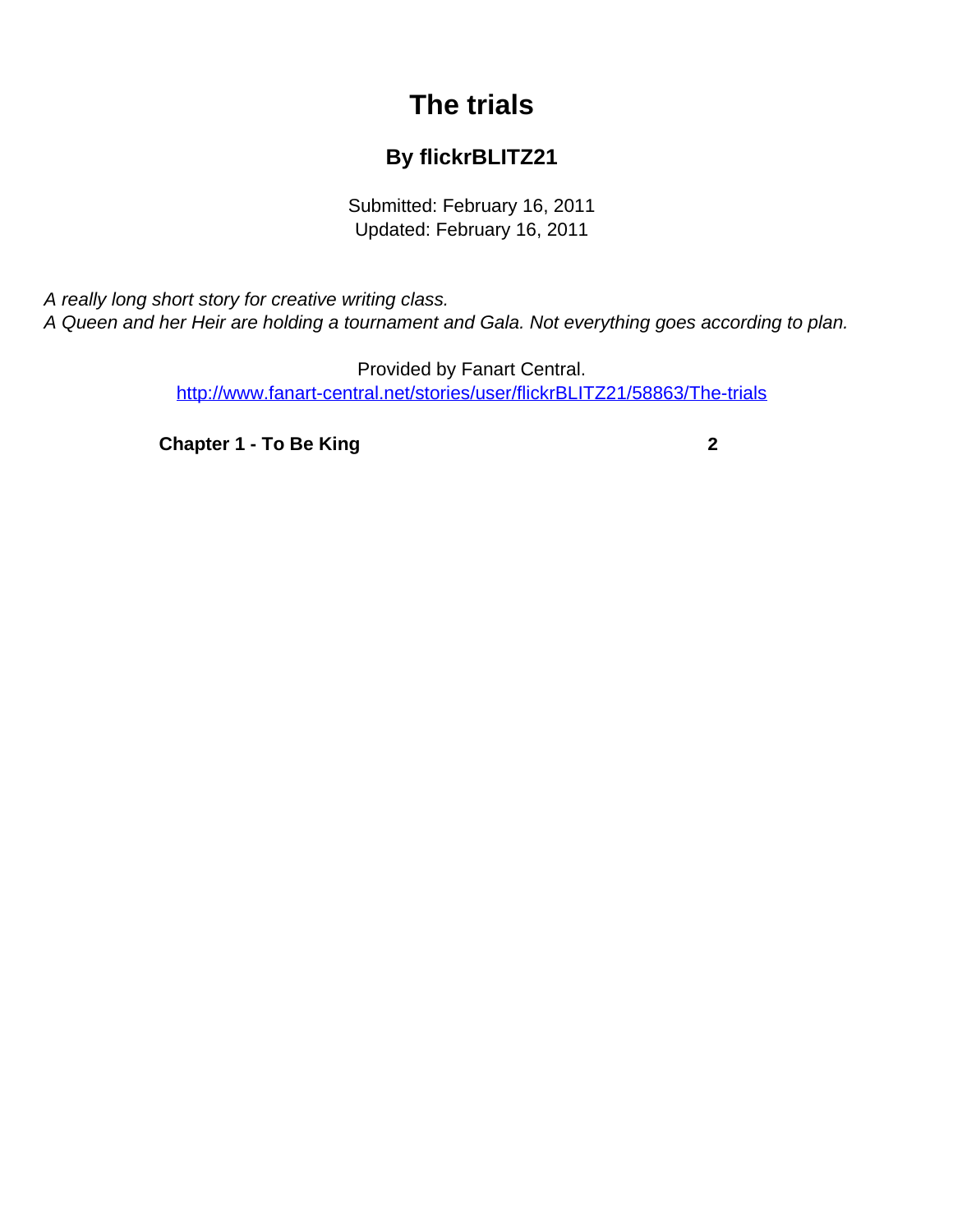## **1 - To Be King**

<span id="page-1-0"></span>The day had started out like any other. Bereavement Castle was a buzz with life. The maids and servants were about cleaning everything. The dance halls and dining halls needed to be spick and span for tournament. The ruler of Bereavement Castle, her majesty and Ladyship Queen Rookery Nouvelesse III, had, on a whimsy, decided to throw a Gala and Sporting event.

She was met with replies from the other kingdoms that a playful competition was what they needed. The five kingdoms of Underveldt were in a continuous peace, their last war was with the lands North of their boarders, and over three hundred years ago. Something to excite the masses every once in a while would be fun.

Queen Rooke paused at the sight of her polished and adorned dining hall. The long black wooden tables held close to a hundred seats each. 46 down one side, 46 down the other and three at both the end and head of the table. There were fie of those long tables that were spread out evenly in the dining hall. Along the front where the massive fireplace was, was a table that would seat ten. One seat for each state leader, and their heir that they were presenting for the tournament.

Each table held candles, unlit and in colors of winter. Silver and white swirled candelabras with black candles, tied with pale blue ribbons to match the table settings. From hanging metal chandeliers, silver and white ribbons were streamed and tied in butterflylike bows. Queen Rooke inspected each length of candle personally weeks before, and found everything to her satisfaction.

"My Lady!" a lady in waiting came running up. She was a young woman, but hired because of her get-it-done attitude and snappy wits. Dark blue hair, purple eyes, and ivory white skin, she seemed to fit in this scheme of white, and silver.

The Queen was smiling, inspecting a knife by hand, holding it up and checking to see if it was straight. "Yes? What is it Mia?"

"Urm…" Her pale hands rung anxiously at her deep rose skirts. "Chancellor Emery." Mia finally managed. "Seems he has lots his head again Milady." The Queen turned to look at the woman fully, making her more nervous. "And… W-well… The Princess… she's missing… again."

The beautiful metallic-green scar on the Queen's forehead was now knit with her brows in a frown. Her lime green eyes studied the furnished and almost finished room. They had another day for finishing touches and food to be done. All that could be undone if her little princess wasn't ready to play her own part in the show

She sucked in a breath, and let out her words in a low, irritated hiss, "Have my riding leopard ready."  $*_{\sim}*_{\sim}*_{\sim}*$ 

Princess Bonafacia Connar Savant'e-Nouelesse was bored out of her mind in Bereavement. She had a pleasant time hiding the old crone Emery's head in the well, it was easy. He was like a Cadavier and an Equin'e. All bones held together by magic and will, and all you needed was an enchanted knife. It didn't hurt him one bit, but he sure would be angry when he managed to direct the rest of his skeletal body to find his antlered head.

Bones giggled, and adjusted her winter covers of Manticore leathers and furs. The only thing showing in her red and brown get up were her fingers of her right hand and exposed flanges of her left.

"Come on Djin." She said to her spider-cat. Djin responded with an angry meow-hiss and bounded after her. "We're almost there… Equin'es in winter… could there be anything more… Divine?" They trudged over a few more hills, getting farther and farther from the castle, and closer and closer to the Forbidden Forest.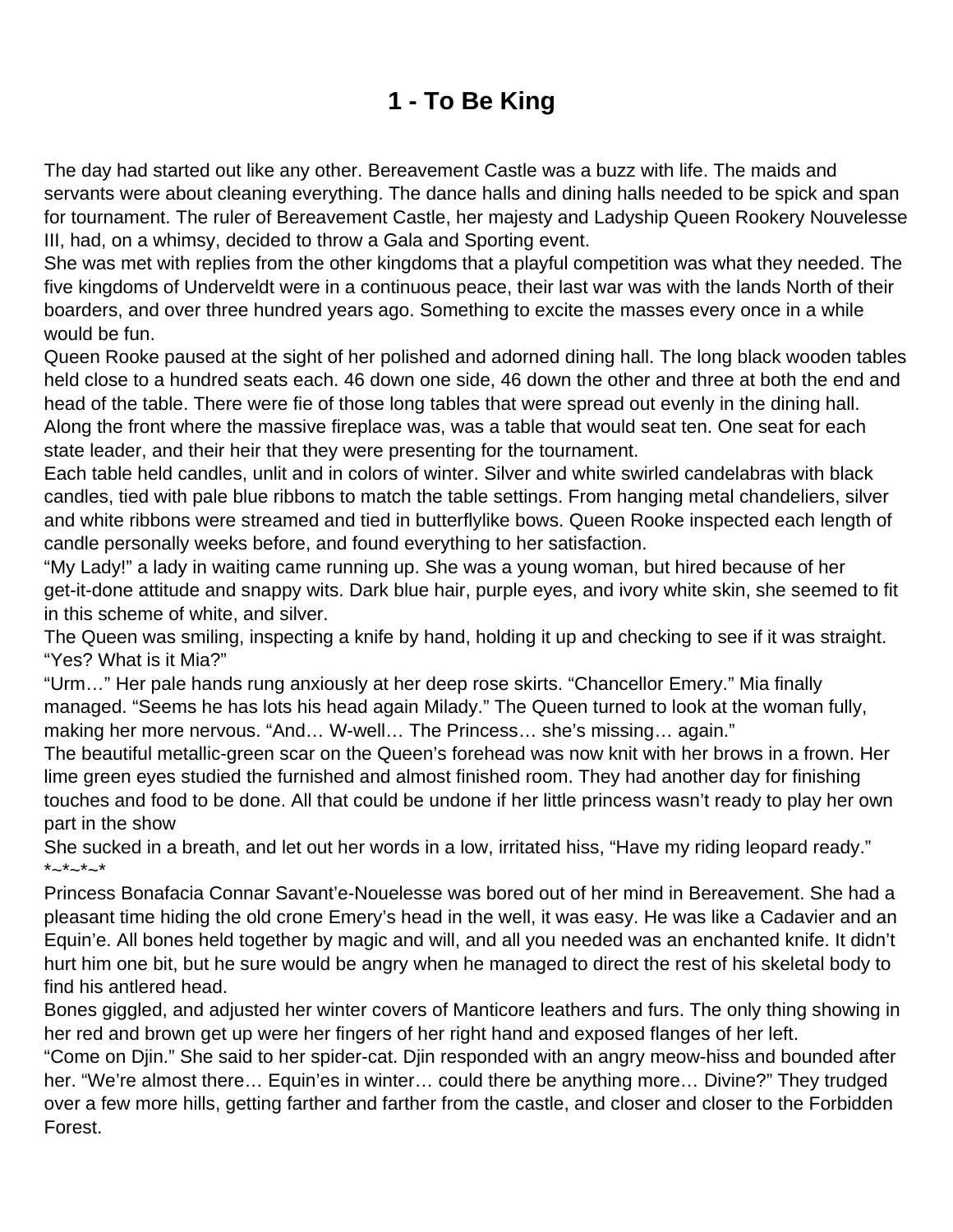Bones knew better than actually to go into the forest, so she just dug out some of the thick snow and made a perch. As soon as she was in her little burrow, the Equin'es seemed to know.

The massive alpha male standing close to eight feet tall, frame as white at the polished marble in the castle's dancing hall. There were horns on his head, like that of a moose or great elk. And in those great antlers, were notches gained from battles won and defending his herd. The rest of his frame had ribs and small bits of vertebrae missing, but that did not hinder his beauty.

He searched around with his empty sockets, empty yet knowing, and let out a few short bellows for his herd.

Females with their skeletal calves and younger males came out into the snowy clearing to find food and sharpen their hooves or antlers on exposed rocks.

Bones sighed softly. "Djin… It's like… The Gods are smiling at us! Look at how many there are!" Bones giggled. Djin simply shivered and sneezed on her face. "I'll name him… Oedipus Rex." She noticed a large notch missing from one of his back ankles.

The watching continued for a little over six minutes, before a low roar echoed throughout the meadow. The Equin'es lifted their heads, scanned with empty eye sockets, then turned tail and ran. Bones knew the sound, and crouched lower into the snow hole. Skeletal horses and elk ran away, their steps sounding like a lady's heals striking marble. Then, the powerful earthshaking momentum of the beast came. It sniffled around the snow, and with a massive paw uncovered her.

Bones was rolled out of her hole, onto her back before the Queen. "…Hi."

"Hi." Queen Rooke said, warm manticore furs pulled up to muffle her nose and mouth from the biting cold. "You can't keep doing this Bonafacia."

She tried to get up, but the Queen's riding Leopard held her down. The giant animal was a rival in size to Oedipus. The Queen reached down, grabbed Bones' coat and yanked her up so she was eye to eye. "Where'd you hide his head? I know it's in the castle. Everyone can hear his bletherings for help," said the Queen in an annoyed tone.

"…..In one of the wells." Bones squirmed. Despite her height and size, she was very light.

"…Come along. You need to be bathed, primped and dressed for tomorrow." The Queen opened a large basket she had strapped to her leopard's back. She pushed Bones in, the Princess grumbling and calling her a slave driver the entire time. She locked it for safekeeping and then turned and rode back to the castle.

"You are such a handful sometimes."

"Nah nah nah!" Bones replied, blowing a raspberry. Djin sat in the Queen's lap, purring softly.  $*_{\sim}*_{\sim}*_{\sim}*_{\sim}*$ 

When they returned to the castle, they had almost finished. The Queen dismounted, and grabbed the basket. She carried it over her strong shoulders, and perked a brow when she saw people rushing. Queen Rooke frowned and saw the cause of the maids' fluster and the servants' agitation. Queen Georgette Farrisio of Svan and her Heir Matthieu had come early.

"Sister!" Queen Georgette hugged her, kissed both cheeks and smiled grandly, showing off her pearly whites and sharpened fangs.

"We weren't expecting you for another day." Rooke smiled just as warmly.

Georgette smiled, shrugging her delicate pale shoulders. Her black hair bouncing and moving like water it was so silky. "There was a report winds from the coast would bring more snow. We decided to come early so not to arrive late." She turned her head slightly and eyed the basket. "Back from another hunt?"

Queen Rooke chuckled softly. "In a manner of speaking." She carefully handed the basket off to two maids. "Return this to the Princess' room." They nodded and disappeared.

Matthieu stood back, at attention and vigilant for the Queens.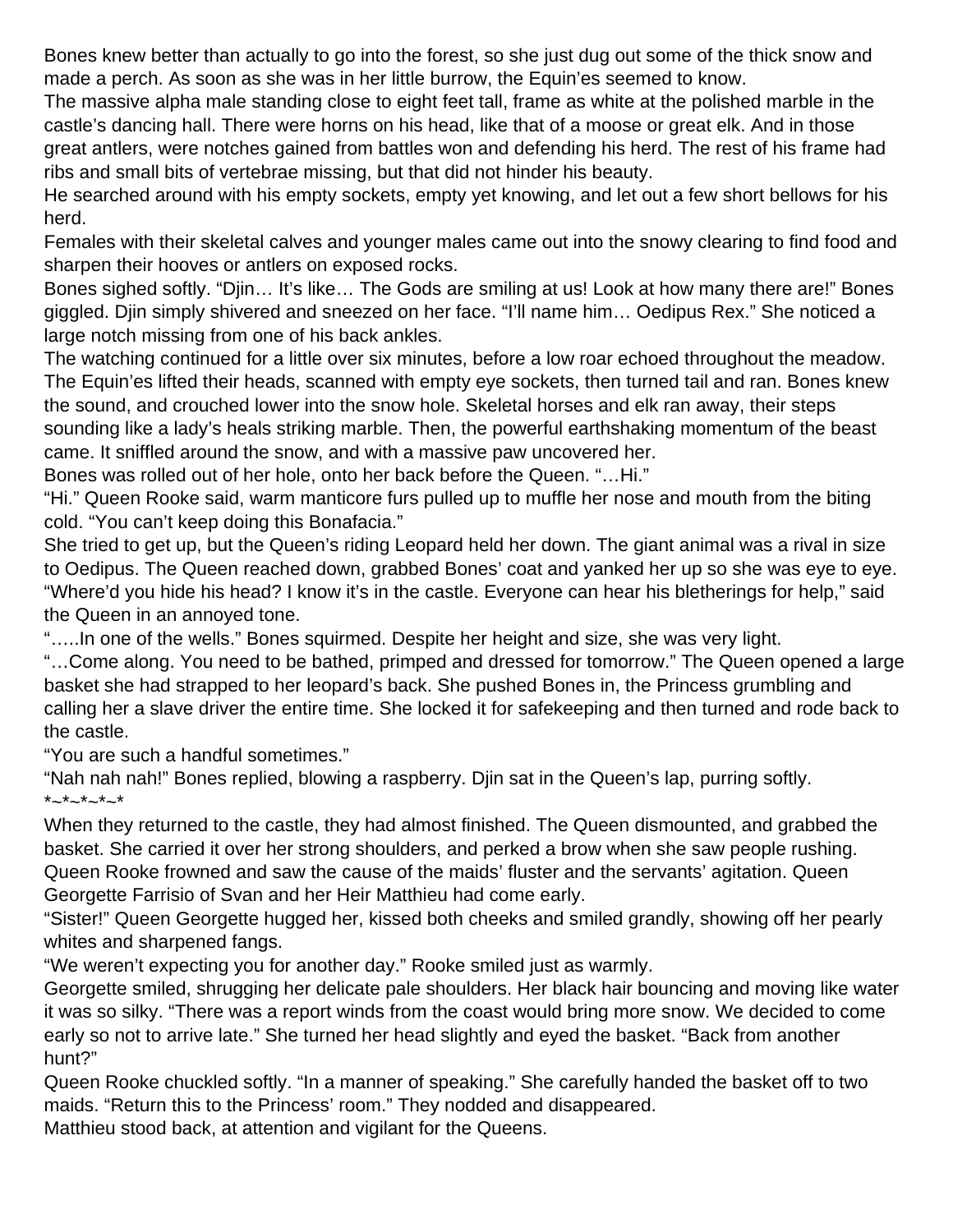Georgette smiled. "Come. Let us retire by the fire, exchange stories while we wait for little BonBon to join us for tea."

Rooke nodded and went to sit by the fire with her sister.

 $*_{\sim}*_{\sim}*_{\sim}*_{\sim}*$ 

The basket was delivered to the Princess' room, and the maids left to do more of their chores. Bones was able to pick the lock with one of her fingers. She tumbled out and landed on her face. At the feet of her lady in waiting, and best friend, Zumei.

She had her arms crossed, and eyes looked puffy from crying.

"I was in so much trouble because of you." Zumei said, dark hair askew, bangs flopped over the small alicorn sticking out of her forehead.

"I would have brought you with me… but…" Bones tried to talk but Zumei grabbed her coat and ordered her into the bathroom.

"You're covered in mud and smell like sulfur from the wells. Get in the tub. Now. So I can bleach the rebelliousness out those bones." Zumei wasn't as strong as Mia, but she knew how to make the princess listen.

"I'm sorry," Bones said as she sat in the tub, getting her blonde knotty hair doused with soaps, shampoos, and mountains of conditioners.

Zumei smiled. "I know you are." She took out combs and brushes and began making Bereavement Castle's resident Wraith into a real Lady.

Her hair was pulled free of tangles and cleaned repeatedly. Everyinch was washed, exposed boned scrubbed and the hard places blushed with small bristles and towels.

A few hours later, she was put into corset dress, the gown ending just above her knees. The collar was up to her chin and tied with silk ribbons and tiny buttons carved from chimera teeth. There were tiny buttons up the back and the front, which had taken most of Zumei's time and Bones' patience to finish. The sleeves covered her entire hands, except the tips which the fabric showed like fingerless gloves. Her blonde hair was curled and came down on her shoulders nicely. Her legs had thick stockings and knee high leather boots.

The entire outfit were various shades of greens (limes, forest, ivy, etc) and small bits of white and black. Georgette motioned the Princess to sit with them. Zumei bowed and turned to leave, but Georgette told her to join them too.

They had sweets and teas and traded stories. Bones tried to sound interested. Rooke enjoyed the conversation with her sister. And Matthieu's eye seemed to roam to Zumei from time to time.

At some point in time, Georgette stood up, long courtly gowns almost knocking out a china set. "Let's our Princes have a dual!" she said, sounding oh so excited.

Bones looked interested now, "But the others aren't here. That wouldn't be fair."

Matthieu smirked quietly that she was a coward. "Scared those bone fingers might snag and break a bowstring?"

Georgette looked at Rooke. "Just a little fun, before the big big fun." Georgette begged. Rooke sighed. Now she remembered. Georgette wasn't to have too many sweets.

"sister--" Rooke began.

Georgette's voice boomed. "We're holding a little contest! My Heir Matthieu, and the House Queen's Heir Bonafacia, will have three trials!" Everyone within earshot had turned to look at them.

Rooke growled, "Alright. Fine. Archery."

"Sword play," Georgette grinned.

"And Equin'e wrangling," Rooke said, standing to tower over the smaller woman.

Bones and Zumei still sat on the furs, Zumei the only one enjoying the sweet bean jelly buns. She sighed and frowned.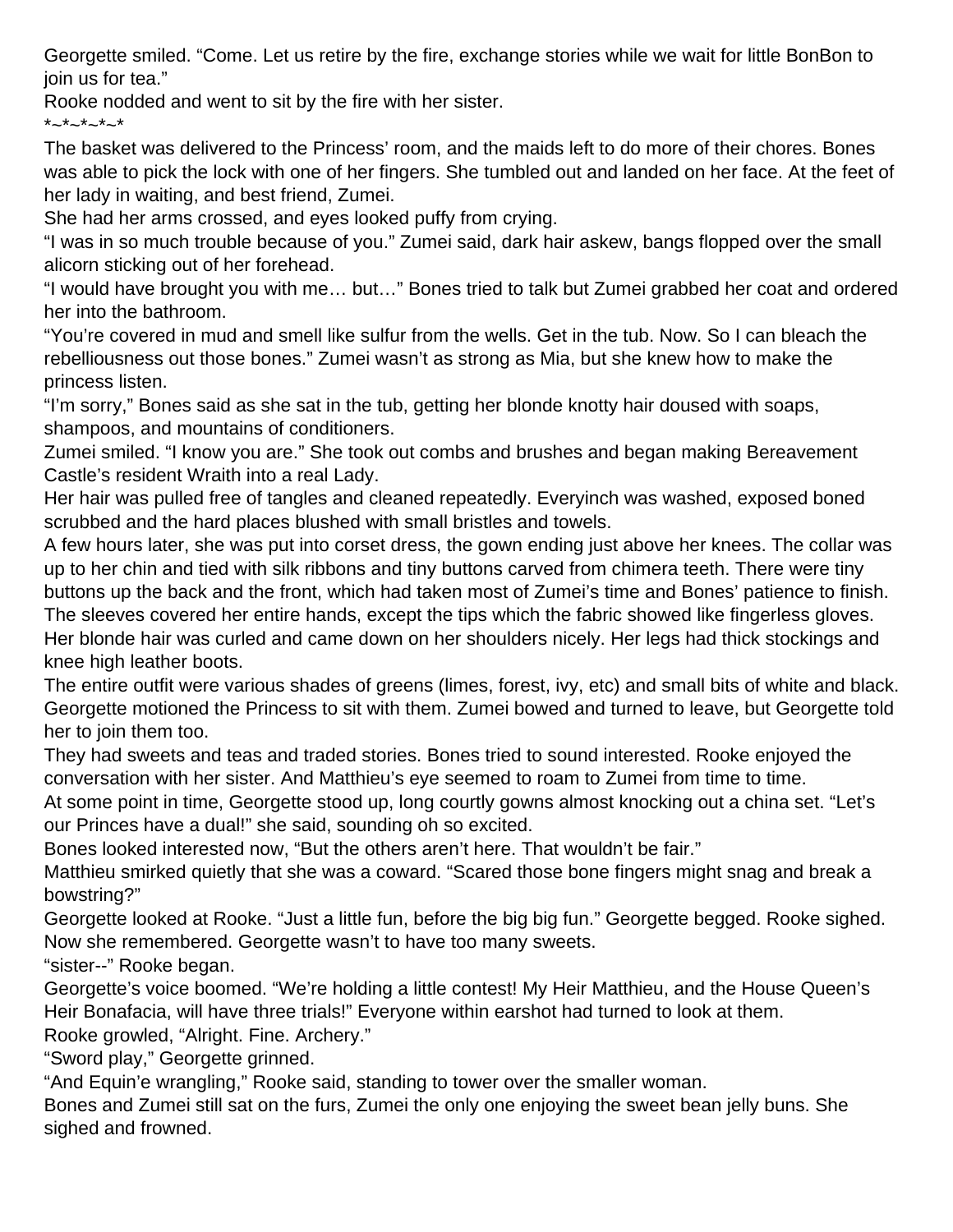"All my work." She touched the Princess' hair. The curls bounced back into place.

Bones looked at Matthieu, and he looked at her. There had always been a clash between them since they were both very young and Chancellor Emery talk them grammar together. They were always competing and challenging each other, knowing someday, one of them would be high ruler of the land. "Don't worry Zu. I won't even break a sweat." Bones smiled, which irritated Matthieu more. "I'll still look like a Princess when I mop the floor with little Matty."

Georgette giggled. "Challenge set."

## $*_{\sim}*_{\sim}*_{\sim}*_{\sim}*$

After much battling with the buttons, the only change Bones could make were the boots which were exchanged for thick, heavy hided Minotaur leather with sturdy grip to deal with the snow. Chimera teeth buttons were such a pain to unfasten.

The first trial was archery. The first to hit all three targets was the winner. The first mark was set at twenty paces. Matthieu knocked his bow, readied, aimed, and fired. He hit a bull's eye.

Bones walked up, adjusted the thick furlined collar of her dress, then readied herself. She knocked her bow, readied, aimed and fired. Her arrow hit a bull's eye also. Right next to Matthieu's.

The next mark was fifty five paces. Same results for both. This irritated both Bones and Matthieu to no end. It intrigued the Queens. And Zumei and the others who were finished with their chores cheered for Heirs.

Last mark was at a hundred paces. They were given three arrows each for this one, since the distance was so great. Bones struck the ring out the bull's eye, then two bull's eyes. Matthieu struck all three bull's eyes.

The crowd went wild.

He seemed to puff up with pride.

Georgette waggled her fingers in Rooke's face. "One." She giggled. Rooked tried to take away her sweets, but the vampire Queen smiled and pointed to the other part of the snowy meadow ready for them. "On to the second trial!" For a fully dressed Queen of the Bloodsuckers, she sure ran fast. Zumei went to Bones, collecting her gear and ordering around the game masters to collect the targets, arrows and bows. Zumei was a very high level person, being the Princess' right hand woman. Bones thanked her, and then rushed to get to the fencing field. Zumei followed as soon as everything was collected.

Sparring armor was fastened over Bones' and Matthieu's dress clothes, then they were given their choice of wooden weapons. Bones chose a heavy, sturdy wooden claymore. It reminded her of the High King's sword that hung above the mantel in Bereavement. Matthieu chose a wooden spear.

"Three rounds. First hit win's the point. Two out of three hits got the point," said the referee.

Bones went at him with two wide, well calculated strikes. Matthieu dodged them both, and sent a counter at her legs. She jumped and stepped on the head of her weapon, then jabbed at his shoulder. He yanked the spear from beneath her and then pushed forward.

Matthieu was able to hit her, but Bones got him the other two times.

Rooke looked at Georgette. She grinned. "One."

Georgette pouted, "Tie breaker." She pointed to the stables. "To your faithful steeds!" She ate one last sweety, threw the empty bag at Rooke's feet, then ran. Rooke slapped her hand to her forehead. "Sweet Gods of Engora… please let this end soon." Rooke murmured.  $*_{\sim}*_{\sim}*_{\sim}*_{\sim}*$ 

Bones was readying the saddle and stirrup of her bobtailed zebra, Patchouli. Zumei held out her ropes and unicorn horn knife. When Bones was loaded onto her zebra's back, she sheathed her knife along her back and put the rope on the handhold on the saddle.

"This doesn't seem safe." Zumei finally said. "The other ones were fine but this last trial…"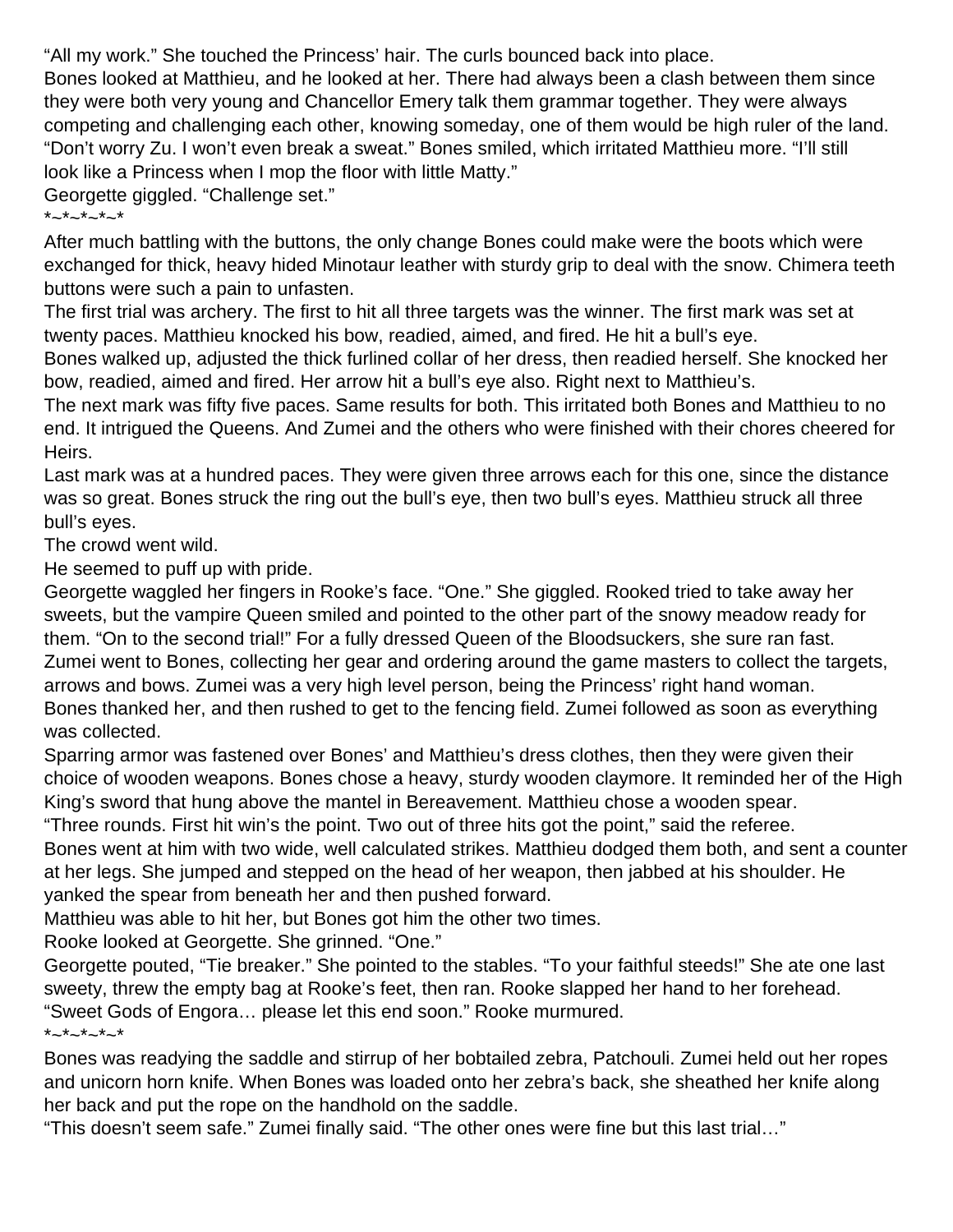"Zu, don't worry about it." She smiled. "we won't hurt you Skelly cousins." Bones clicked her tongue to her teeth and Patchouli turned to step out the stables.

Zumei's pointed ears twitched. "It's not the skelly's I'm worried about."  $*_{\sim}*_{\sim}*_{\sim}*$ 

Matthieu rode a horned lion. A massive animal with a dark brown mane, and giant ramlike horns protruding from his head. He pat and rubbed his beast's head. He growled and purred loudly.

"You have to find, and capture the reigning Alpha Male." Georgette said, sitting upon her grizzly bear as he half slept.

Rooke looked at her, incredulous and irate. "Georgette," she said, "You can't ask them to do that, Equin'e are different here then they are for you in Svan."

"Are you afraid your heir is not strong enough for this test?" Georgette pressed, not even phased. "I'm sitting on a grizzly dear Sister. A little Equi is nothing compared to Usidris." She pat the sleeping bear's head. He snored.

At the sound of the chimera's horn, Bones and Matthieu disappeared into the forbidden forest.  $*$   $*$   $*$   $*$   $*$   $*$   $*$   $*$ 

Almost two hours had passed, and no sign of the herd. Bones tried to remember from earlier. She had seen at least a hundred, maybe a hundred and fifty Equin'e, males, females and calves. She rubbed Patchouli's head. The Zebra made barking like noises at her, wanting to return to the stables for sweet hay and warmth.

"Not yet girl." She said. "Where could a hundred and fifty Equin'e have disappeared to?" Bones yawned, then reached in her pocket for a apple for Patchouli. At the zebra ate, she climbed down and followed what looked like fresh tracks. The tracks circled around some places, then down some slopes, around the pines, back up the slopes, and—

"Back towards the castle?" Bones cursed softly, mounted her steed and sped off back to the castle. Matthieu met up with her, and both felt the thunder in the earth of the stampede. Which direction it was heading from, was the real kicker. The closer they got to the castle, the more they saw Equin'e running, flitting between the trees.

"They're circling us." Bones shouted to Matthieu.

"They see us as a threat to their alpha." He responded.

"Maybe we should pull back." She said.

"You wish." He urged on his beast and jumped over multitudes of Equin'e to find their beloved Alpha. It was a bad move on his part, because at the site of the horned lion in close quarters, most of them scattered. Bones moved to try and contain them.

"We can't let them leave this area!" she screamed. "They'll hurt the people outside the forest if they're forced to scatter." Bones was able to urge to herd back into sync. "Maybe even kill them." Matthieu grit his teeth, fangs visible. The aspect of loosing was bad, but the aspect of having inadvertently been the cause of innocent deaths weighed heavier. He nodded. "We'll move them closer to on of the slopes, make them go down hill, farther away from the castle or the villages." "Right."

And they did as they planned. Too bad the Equin'es didn't feel like listening.

They turned the opposite directions, broke apart repeatedly, even tried to lash out at the two riders. A pair of sharp hooves struck Patchouli sending Bones and her Zebra down into a snowy ditch. Luckily, it was just a scratch, but the fall had shocked them both, and as they tried to get up, Equin'e

used the opening to run. Bones was pinned as the entire herd ran jumped, flitted and dashed over her. None of them actually trampled her of her zebra.

Matthieu cursed and turned his lion. He needed to head them off, before they got to the castle! He got to the head of the herd, and surpassed them.